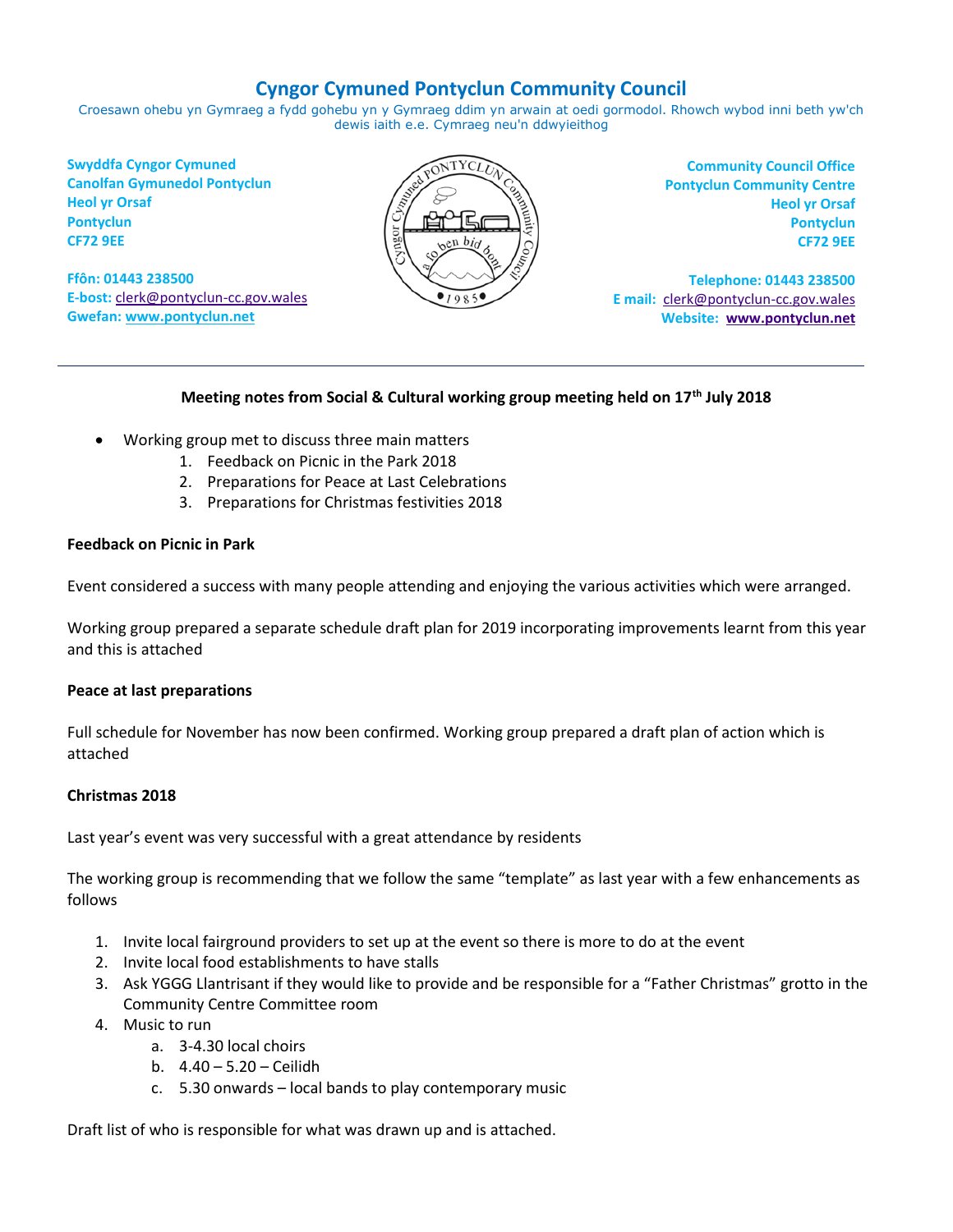#### **held on Monday 16yh July**

# **Picnic in the Park, 2019**

#### **Planning Group**

Start planning in February 2019 - invite participants to a planning group

#### **Marketing- produce marketing plan**

Every event needs a marketing plan!

Our most effective marketing was through the primary schools

Learning from this we need to market such events by building our partnerships with local groups and getting them to distribute information to their members:

- Community garden network
- Rugby and football club
- Churches
- Scouts and guides
- U3A and older persons networks
- Women's Institute and Merched y Wawr

Personal telephone calls to group organisers work better than random emails

As we plan our annual programme of events we need to plan the production of big banners to go on the park railings and on roundabouts so that these can go up a week in advance.

#### **Pre Picnic preparations**

- o Temporary Events License
- o Better Posters
- o Banners for Park railings
- o Improve path from park to rugby field
- o Toilets Public Toilets, Rugby club and Football Club
- o Check price of portaloo
- o fresh water for participants Water Bowser
- o investigate price of installing fountain in the park
- o Ice Cream Van
- o Coffee Van
- o Beer Tent, Pipeworks
- o Organise bands and Music
- o Amplifier and microphone Courtesy of Mike Davies
- o Litter Pickers PCC or Mark Grant from Street Care RCT
- o Rubbish Bins RCT. Can we ask for clean bins
- o Electricity **Rugby Club** 
	-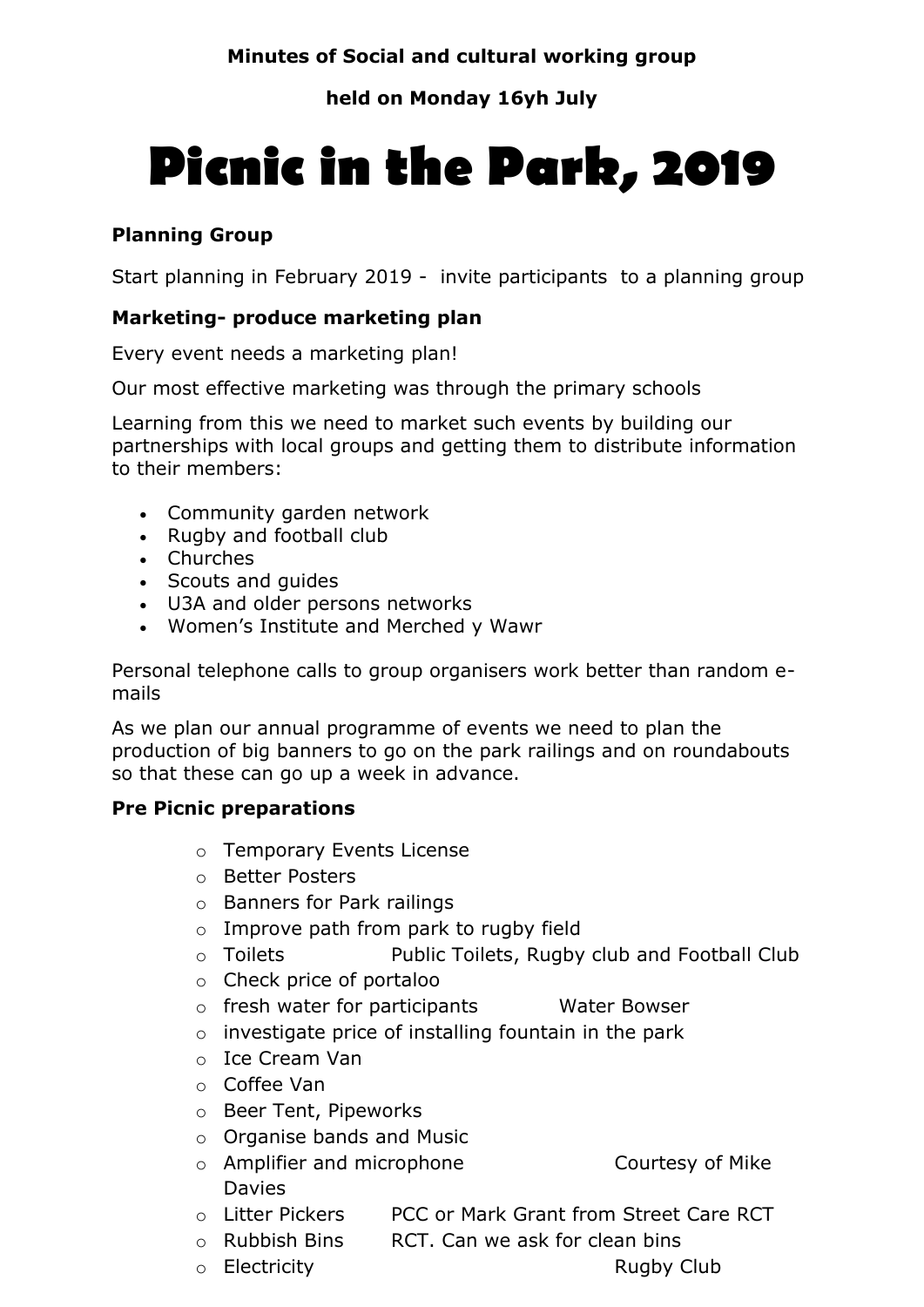- o Sun Cream
- o Book bands
- o Produce plan of field and siting of activities

#### **Activities on Field**

#### **Music**

Music is essential for a festival atmosphere

Could we build a permanent 2 foot high stage base just where the Community Council gazebo was. Concrete Canvas have agreed to sponsor.

**Sweet Stall Sweet Stall Jackie foster, Chair PTA** Pontyclun Primary School

**Barbecue** Ask PPS PTA

#### **Invite local organisations to demonstrate their activities or sell** ,

- Community Garden Group
- St Paul's players,
- Macmillan,
- St Paul's Church,
- Pontyclun Environment Group
- Air Cadets
- Scouts and Guides
- Bethel Baptist church
- Womens Institutes
- Merched y Wawr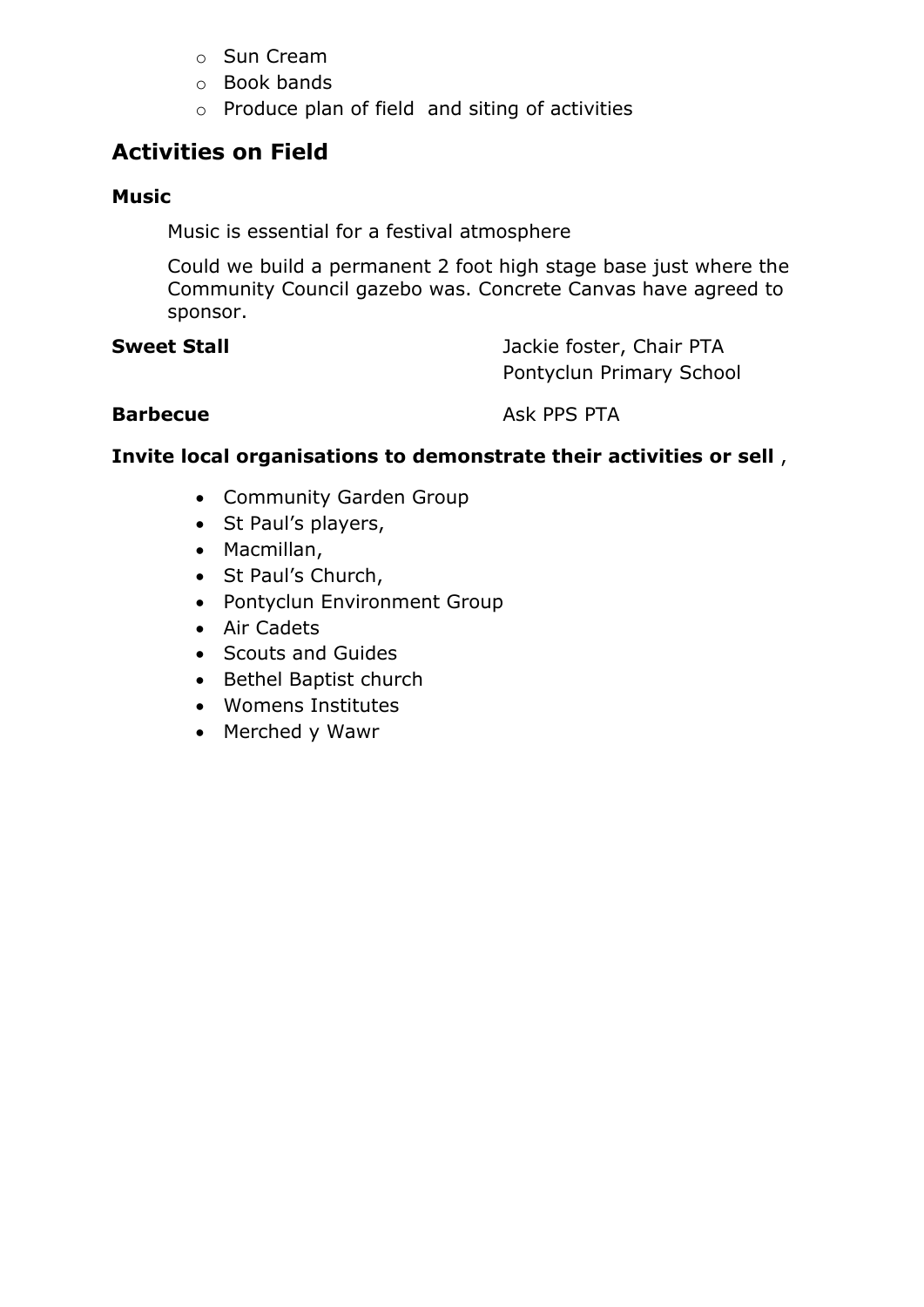## **Set Up start at 10.30 for tents, bins etc**

# **Activity timetable for afternoon**

# **Invite groups to take part as suggested in timetable below**

| <b>Time</b>                               | <b>Activity</b>                                                              |                                                                                                              |
|-------------------------------------------|------------------------------------------------------------------------------|--------------------------------------------------------------------------------------------------------------|
| 1.00 to 4.00                              | First Responder                                                              | Mike James<br>07714506039                                                                                    |
| 1.00 to 4.00                              | Face painting                                                                | Jan Webster                                                                                                  |
| $1.30$ p.m. to<br>3.15 p.m.               | Treasure Hunt in the park<br>Tara                                            | Primary school<br>children                                                                                   |
| $1.30$ p.m. to<br>$3.15$ p.m.             | Spit the cherry stone<br>The furthest spit                                   | Over 8s                                                                                                      |
| 1.30 p.m. to<br>3.15 p.m.<br>1.30 p.m. to | Welly Wanging<br>The furthest throw<br>Building a den                        | All ages                                                                                                     |
| 3.15 p.m.<br>1.30 p.m                     | <b>Scouts and Guides</b><br>Five a side in MUGA                              |                                                                                                              |
| to 3.15 p.m                               | Ask Football club to organise                                                |                                                                                                              |
| 1.30 p.m<br>to 3.15 p.m                   | Touch Rugby Game on the field/<br>Goal kicks<br>Ask Rugby club to organise   |                                                                                                              |
| 1.30 p.m<br>to 3.15 p.m                   | French cricket<br>Ask Cricket club to organise                               |                                                                                                              |
| 1.45p.m. to<br>2.30 p.m.                  | <b>Yard Games</b><br><b>Bilingual</b>                                        | Primary school<br>children                                                                                   |
| 2.30 p.m.                                 | Themed Fancy Dress judging                                                   | Adults and children                                                                                          |
| $2.30$ p.m. to<br>3.30 p.m.               | Races<br>Wheelbarrow race<br>Spider race<br>Leap Frog<br>Spoon and ball race | Teams of 2, mixed<br>age<br>Teams of 2, mixed<br>age<br>Teams of 5, mixed<br>age<br>Teams of 4, mixed<br>age |
| 3.30 p.m                                  | Catch the egg                                                                | Teams of 2, mixed<br>age                                                                                     |
| 4.00 p.m.                                 | Litter picking                                                               | Prize for each bag<br>filled                                                                                 |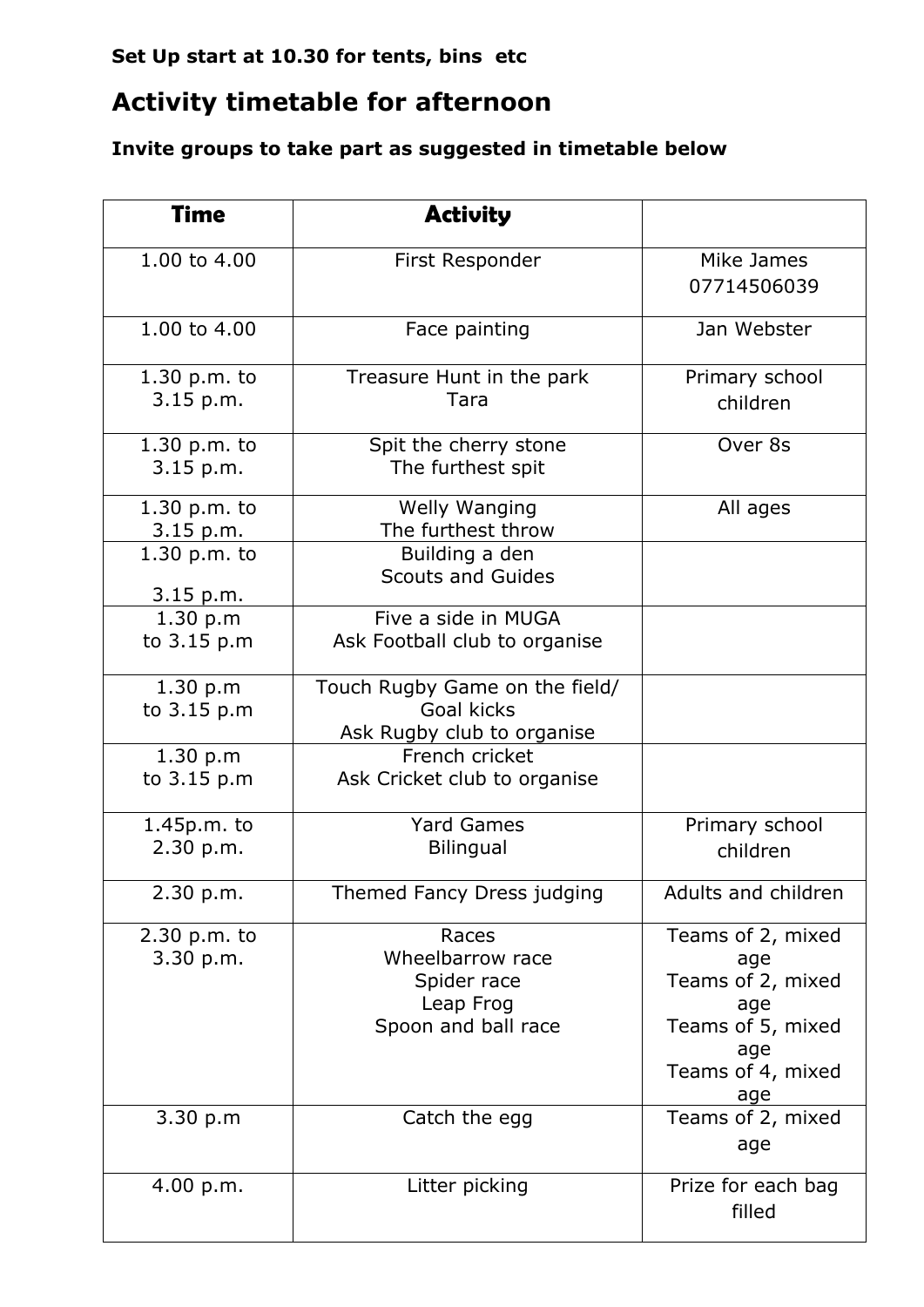#### **Peace at Last; November 1918**

Commemoration of the end of the First World War,

lives lost, lives changed and lives????

November 2018

#### **Marketing plan for the month Paul Griffiths**

#### **Competition for photographs, art work and creative writing.**

To be advertised at the start of July, community and all schools.

Entries to be submitted early October. Exhibitions to be displayed throughout the community during November .

Carole Willis and Anne Jackson

#### **Poppy display in shops.** Pontyclun Primary School

**Poppy Collage** Yarnmongers

Ammonite Yarns

|                              | Event           | Location       | Organisers        | Participants          |
|------------------------------|-----------------|----------------|-------------------|-----------------------|
| Sunday 4th                   |                 |                |                   |                       |
| November                     |                 |                |                   |                       |
| Monday 5 <sup>th</sup>       |                 |                |                   |                       |
| November                     |                 |                |                   |                       |
| Tuesday                      | Public Lecture  | Y Pant School? | Paul Griffiths    | Y Pant                |
| 6th                          | Talk, drama and |                | Rebecca Berry     | <b>PPS</b>            |
| November                     | music           |                |                   | <b>YGGG</b>           |
|                              |                 |                |                   | Llantrisant           |
|                              |                 |                |                   | Llantrisant           |
|                              |                 |                |                   | history society       |
|                              |                 |                |                   | <b>U3A History</b>    |
|                              |                 |                |                   | group                 |
|                              |                 |                |                   | <b>Edgeley Thomas</b> |
| Wednesday<br>7 <sup>th</sup> |                 |                |                   |                       |
| November                     |                 |                |                   |                       |
| Thursday                     | Singing for the | Pontyclun      | Yvonne Ruggles    | Yarnmongers           |
| 15 <sup>th</sup>             | <b>Brain</b>    | Community      | <b>Alzheimers</b> |                       |
| November                     | Songs of the    | Centre         | Society           |                       |
|                              | two world wars  |                |                   |                       |
| Friday 9th                   |                 |                |                   |                       |
| November                     |                 |                |                   |                       |
| Saturday                     |                 |                |                   |                       |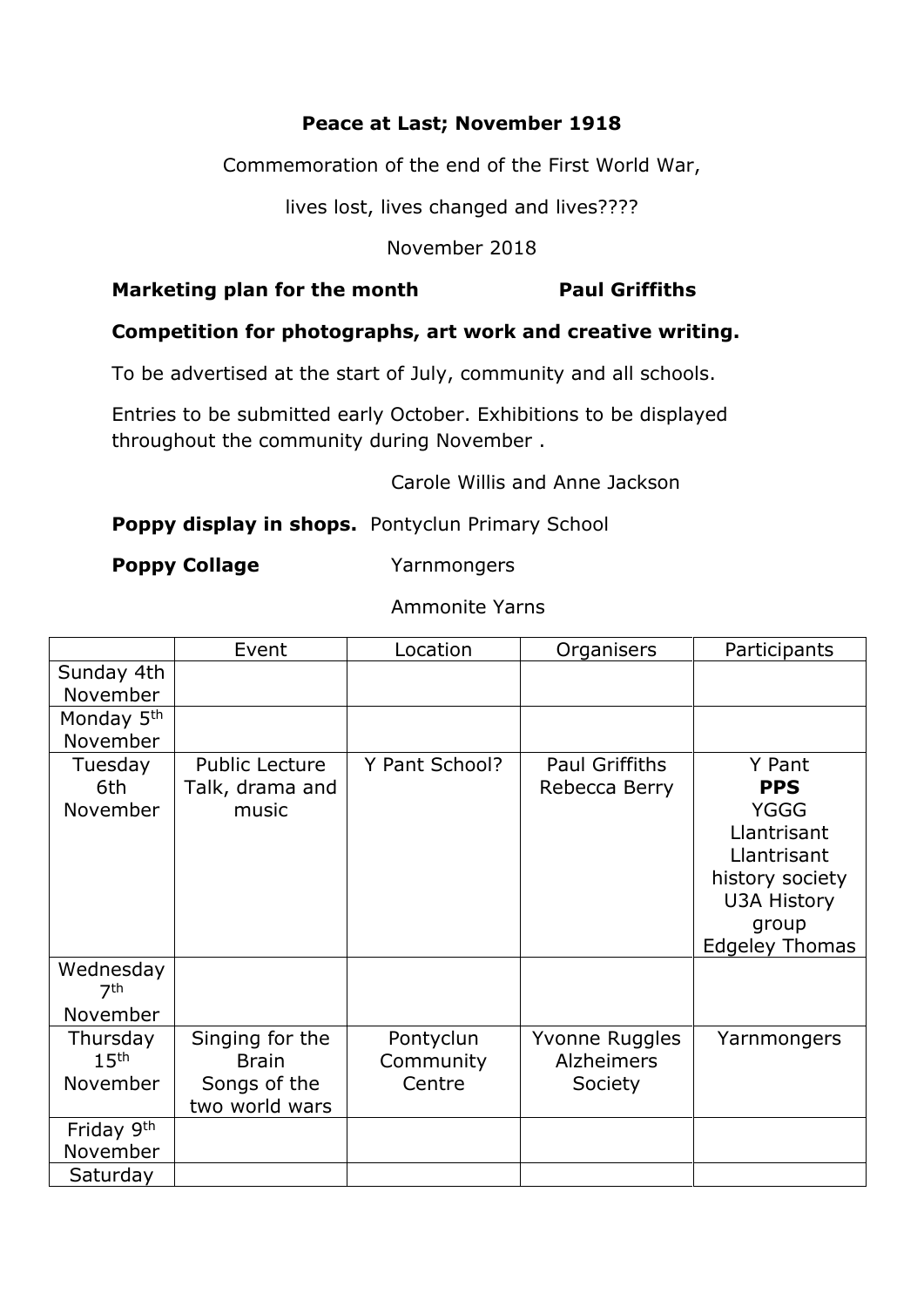| 10 <sup>th</sup>             |                                 |                           |                                        |                                             |
|------------------------------|---------------------------------|---------------------------|----------------------------------------|---------------------------------------------|
| November                     |                                 |                           |                                        |                                             |
|                              |                                 |                           |                                        |                                             |
| Sunday                       | Remembrance                     | St Paul's Church          | Denise Ellis and                       | Community                                   |
| 11th                         | <b>Sunday Service</b>           | and Pontyclun             | <b>Rev Susan</b>                       |                                             |
| November                     |                                 | <b>War Memorial</b>       | Rees                                   |                                             |
|                              | Remembrance                     | St David's                |                                        |                                             |
|                              | <b>Sunday Service</b>           | Church Miskin             |                                        |                                             |
|                              |                                 | and Miskin War            |                                        |                                             |
|                              |                                 | Memorial<br>Pontyclun and |                                        |                                             |
| Monday<br>12 <sup>th</sup>   | U3A Walking<br>Group and        | Miskin. Places of         | Chris Thomas,<br><b>Paul Griffiths</b> | <b>Edgeley Thomas</b><br><b>Rhian Jones</b> |
| November                     | <b>History Group</b>            | interest WW1              |                                        | <b>Rev Sue Rees</b>                         |
|                              |                                 | Refreshments at           |                                        |                                             |
|                              |                                 | St Paul's Church          |                                        |                                             |
| Monday                       | Afternoon tea                   | Café 50                   | Margaret                               | <b>Pontyclun</b>                            |
| 12 <sup>th</sup>             |                                 |                           | Griffiths                              | <b>Primary</b>                              |
| November                     |                                 |                           | and Tara                               | <b>School (PPS)</b>                         |
| Tuesday                      | Film                            | Y Pant                    | Rebecca Berry                          | Carole Willis                               |
| 13 <sup>th</sup>             | Hedd Wyn                        |                           | Marg Griffiths                         |                                             |
| November                     |                                 |                           |                                        |                                             |
| Wednesday                    |                                 |                           |                                        |                                             |
| 14 <sup>th</sup>             |                                 |                           |                                        |                                             |
| November                     |                                 |                           |                                        |                                             |
| Thursday<br>15 <sup>th</sup> | Singing for the<br><b>Brain</b> | Pontyclun<br>Community    | Yvonne Ruggles<br><b>Alzheimers</b>    |                                             |
| November                     | Songs of the                    | Centre                    | Society                                |                                             |
|                              | two world wars                  |                           |                                        |                                             |
| Friday 16th                  |                                 |                           |                                        |                                             |
| November                     |                                 |                           |                                        |                                             |
| Saturday                     |                                 |                           |                                        |                                             |
| 17 <sup>th</sup>             |                                 |                           |                                        |                                             |
| November                     |                                 |                           |                                        |                                             |
| Sunday                       |                                 |                           |                                        |                                             |
| 18th                         |                                 |                           |                                        |                                             |
| November                     |                                 |                           |                                        |                                             |
| Monday<br>19 <sup>th</sup>   | U3A lunch and                   | Pontyclun                 | U3A committee                          |                                             |
| November                     | monthly<br>meeting              | Community<br>Centre       |                                        |                                             |
| Tuesday                      | Film                            | Y Pant                    | Rebecca Berry                          |                                             |
| 20 <sup>th</sup>             | Oh What a                       |                           | Marg Griffiths                         |                                             |
| November                     | Lovely War                      |                           |                                        |                                             |
| Wednesday                    |                                 |                           |                                        |                                             |
| 21 <sup>st</sup>             |                                 |                           |                                        |                                             |
| November                     |                                 |                           |                                        |                                             |
| Thursday                     | Singing for the                 | Pontyclun                 | Yvonne Ruggles                         |                                             |
| 15 <sup>th</sup>             | <b>Brain</b>                    | Community                 | Alzheimers                             |                                             |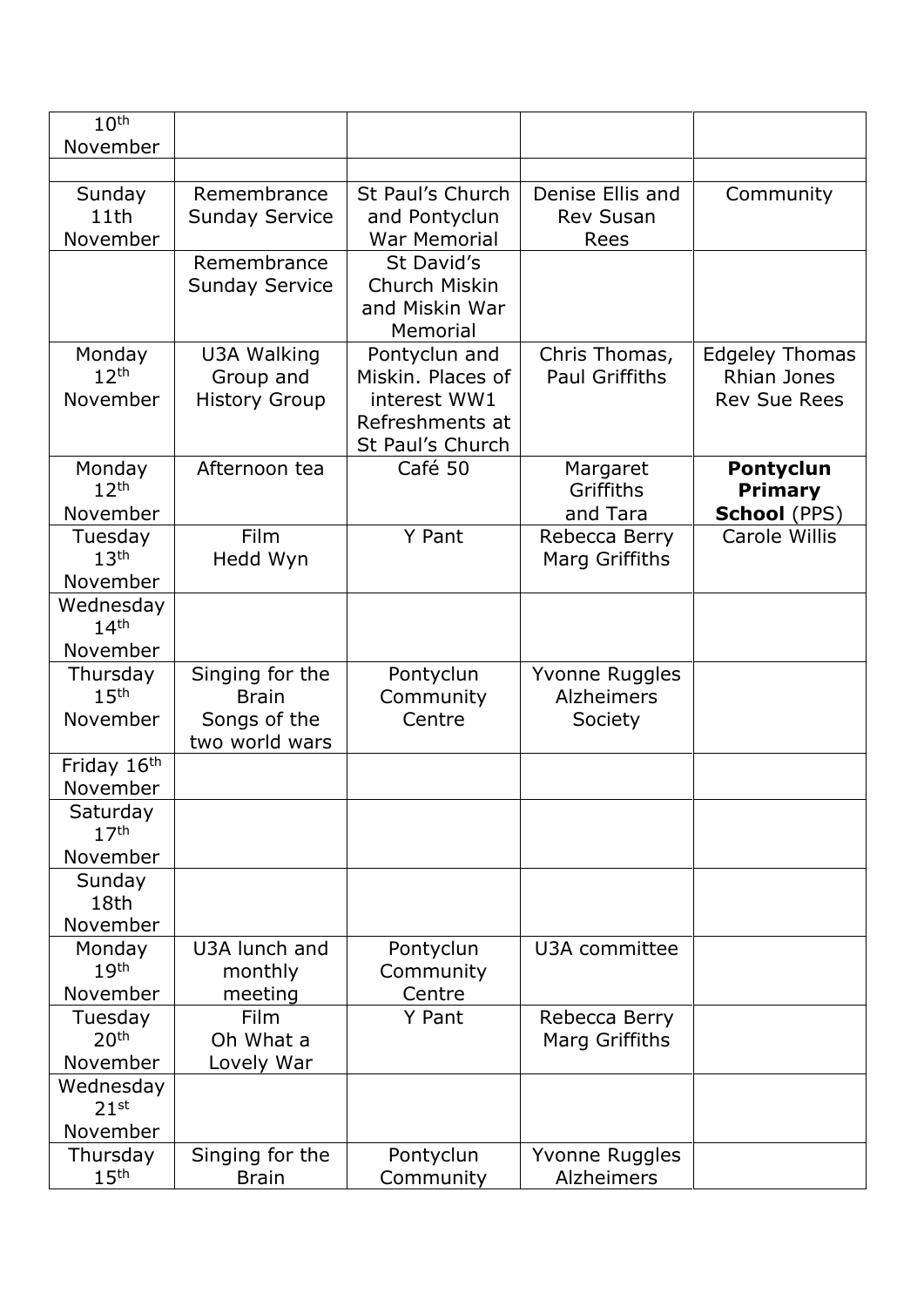| November                                 | Songs of the<br>two world wars | Centre                                             | Society                                      |                                                                                                                                                                                                    |
|------------------------------------------|--------------------------------|----------------------------------------------------|----------------------------------------------|----------------------------------------------------------------------------------------------------------------------------------------------------------------------------------------------------|
| Friday 23rd<br>November                  |                                |                                                    |                                              |                                                                                                                                                                                                    |
| Saturday<br>24 <sup>th</sup><br>November | Poems and Pints<br>WW1         | Pontyclun<br><b>Athletic Club</b><br><b>Booked</b> | Mike Davies<br>Gwyn to book<br>Athletic club | Commentary by<br><b>Paul Griffiths</b><br><b>Invite Cantorion</b><br>Pontyclun<br>Pat Smith, Half<br>Tidy, Geraint<br>Hopkin,<br>Hymns and<br>Arias<br>Julie Croad<br>Readings from<br>Competition |
| Sunday<br>25th<br>November               |                                |                                                    |                                              |                                                                                                                                                                                                    |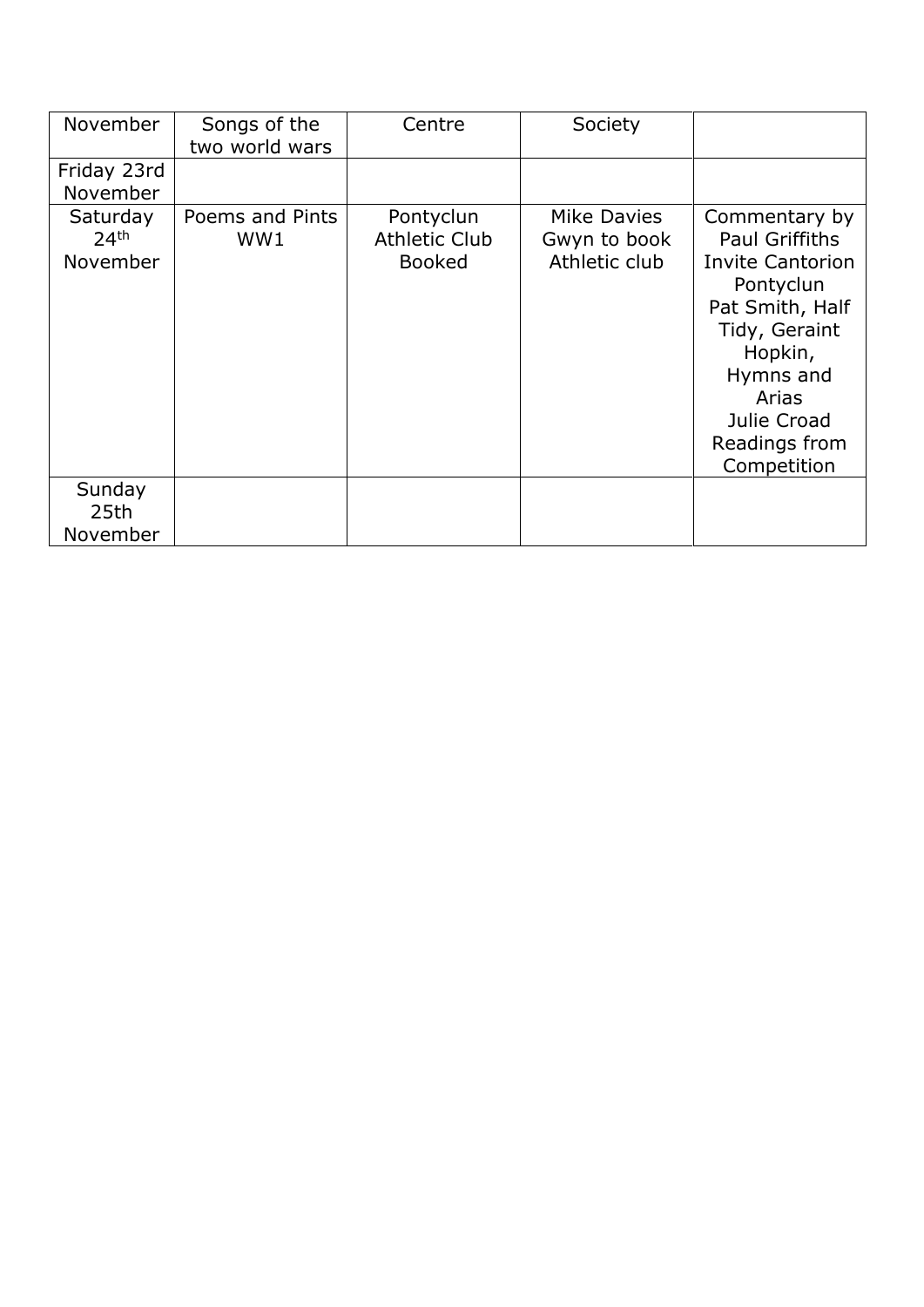#### **Paul Griffiths**

Paul will organise

• Public lecture at Y Pant Tuesday 6th November

• U3A walk  $\bullet$  Monday 12<sup>th</sup> November

**Public lecture Contact Rebecca Berry, Y pant** 

Paul Griffiths will provide the lecture

He will involve the schools for music and drama

- Y Pant
- Pontyclun Primary School
- YGGG Llantrisant
- Llantrisant history society
- U3A History group
- Edgeley Thomas
- Air Cadets

#### Marketing

- Through the schools and groups
- Diary
- Social Media

#### **U3A walk**

Paul

- will organise route and write notes on the route
- ask Edgeley Thomas and Rhian Jones to accompany the walk
- will liaise with Rev Sue Rees for refreshments at midday

#### Marketing

• will advertise through U3A walking group, Llantrisant history Society, Llantrisant Ramblers, social Media and Diary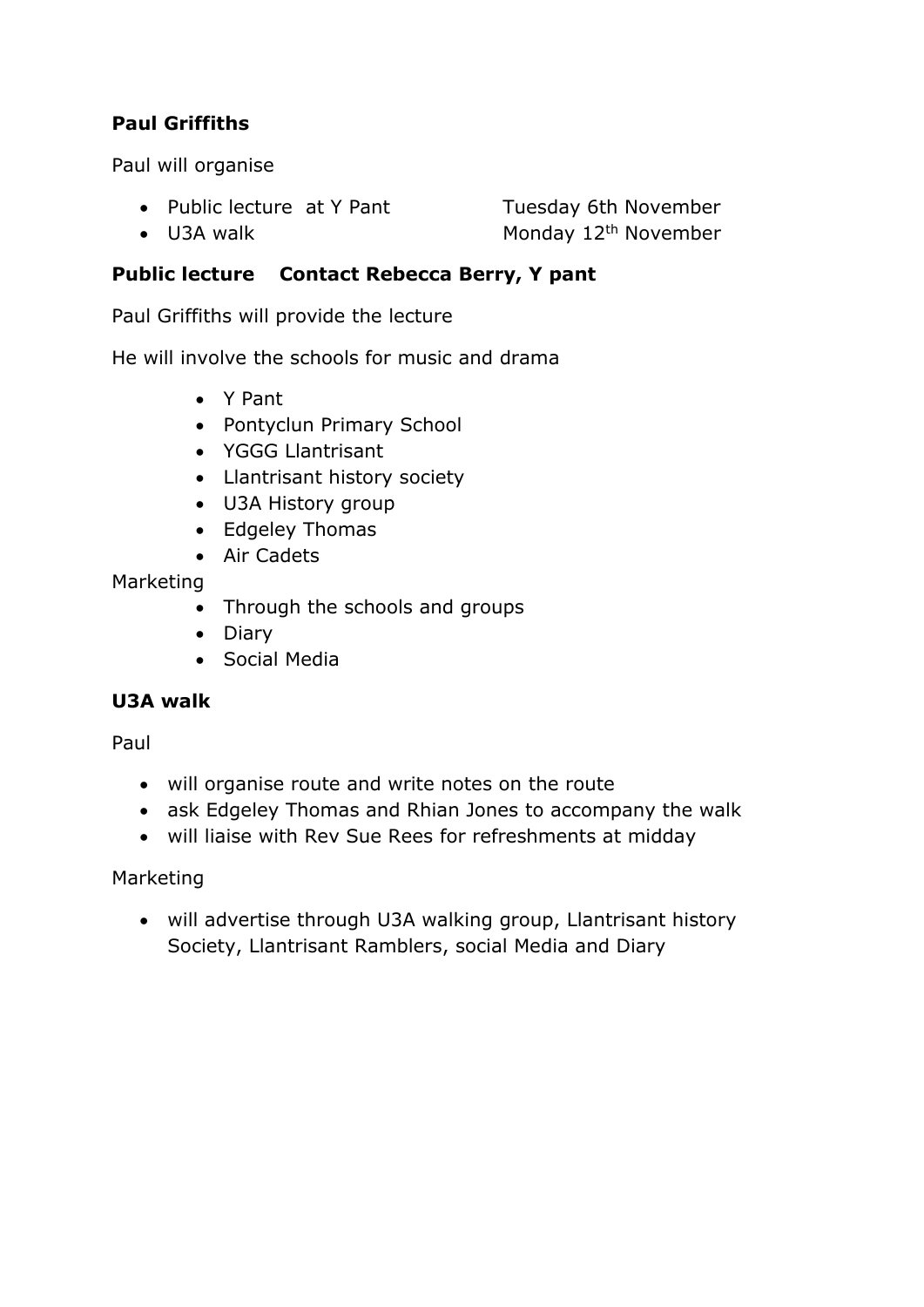#### **Margaret**

Margaret will organise

- Afternoon tea  $\blacksquare$  Monday 5<sup>th</sup> November
- U3A lunch Monday 19th November
- Film events Tuesday  $13<sup>th</sup>$  and  $20<sup>th</sup>$  November
- Liaise with Yarnmongers, Ammonite Yarns, re displays and collages

#### **Afternoon tea**

Marketing

through Café 50

**Organisers** 

Involve Tara and Graham

#### Entertainment

Organise for Pontyclun Primary School to sing and read poetry

#### **U3A lunch**

Market to U3A members

Provide lunch prior to afternoon meeting at 12.30

Provide recipes for members to make and donate food

Raise money for MacMillan

#### **Films**

Organise with Rebecca Berry Y pant

Marketing

- Through the schools
- History Groups
- Diary
- Social Media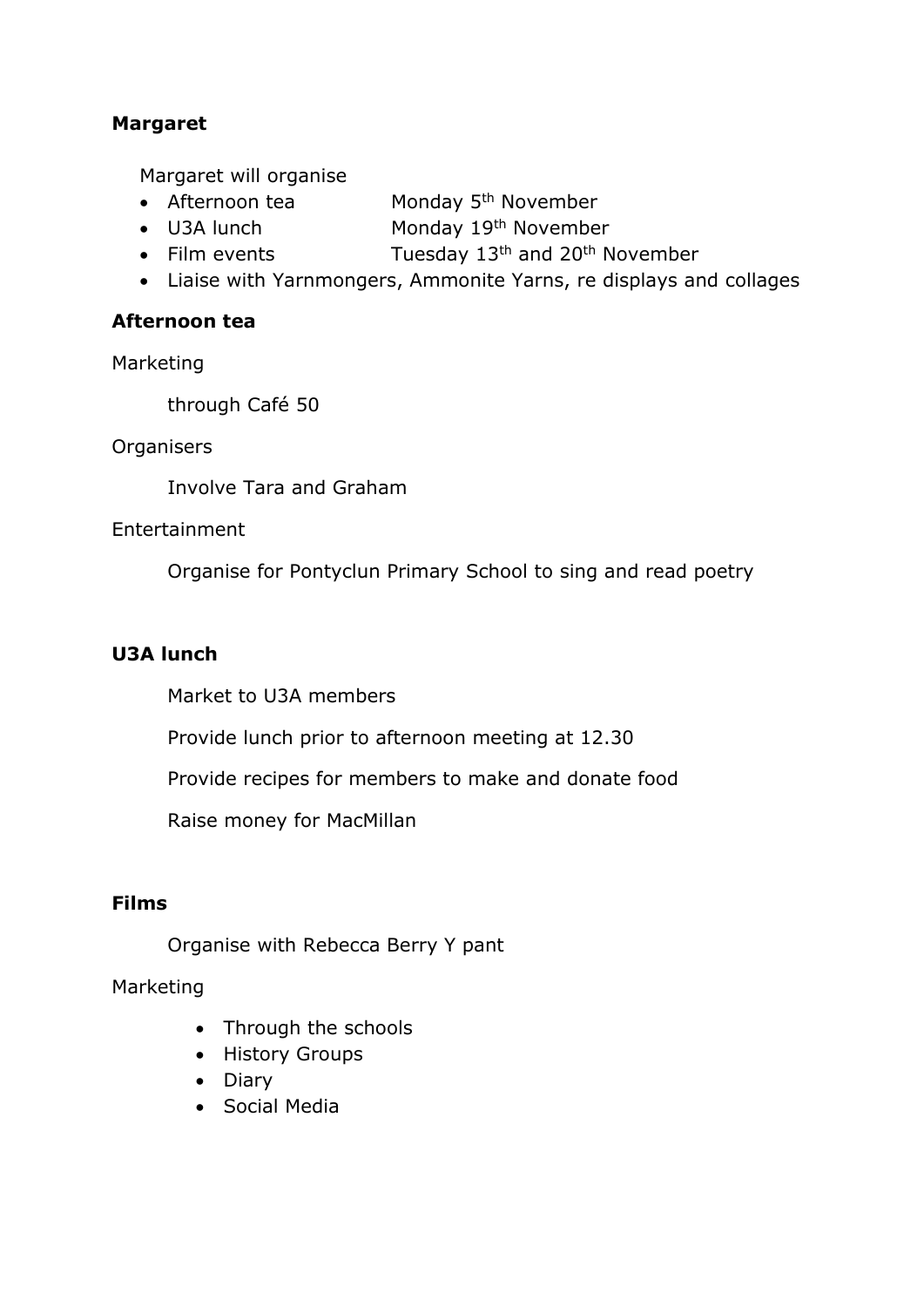#### **Mike Davies**

### **Poems and Pints Saturday 24th November**

Athletic club booked . Check before selling tickets

Design and sell tickets (Maximum number of tickets ? )

Organise programme

#### Marketing

- History Groups
- Folk club
- Diary
- Social Media

#### Entertainment

| Pat Smith                 | agreed in principle |  |  |
|---------------------------|---------------------|--|--|
| Half Tidy                 |                     |  |  |
| Cantorion Pontyclun       |                     |  |  |
| <b>Geraint Hopkin</b>     |                     |  |  |
| Hymns and Arias           | contact Geoff Bell  |  |  |
| Julie Croad               | readings            |  |  |
| Readings from Competition |                     |  |  |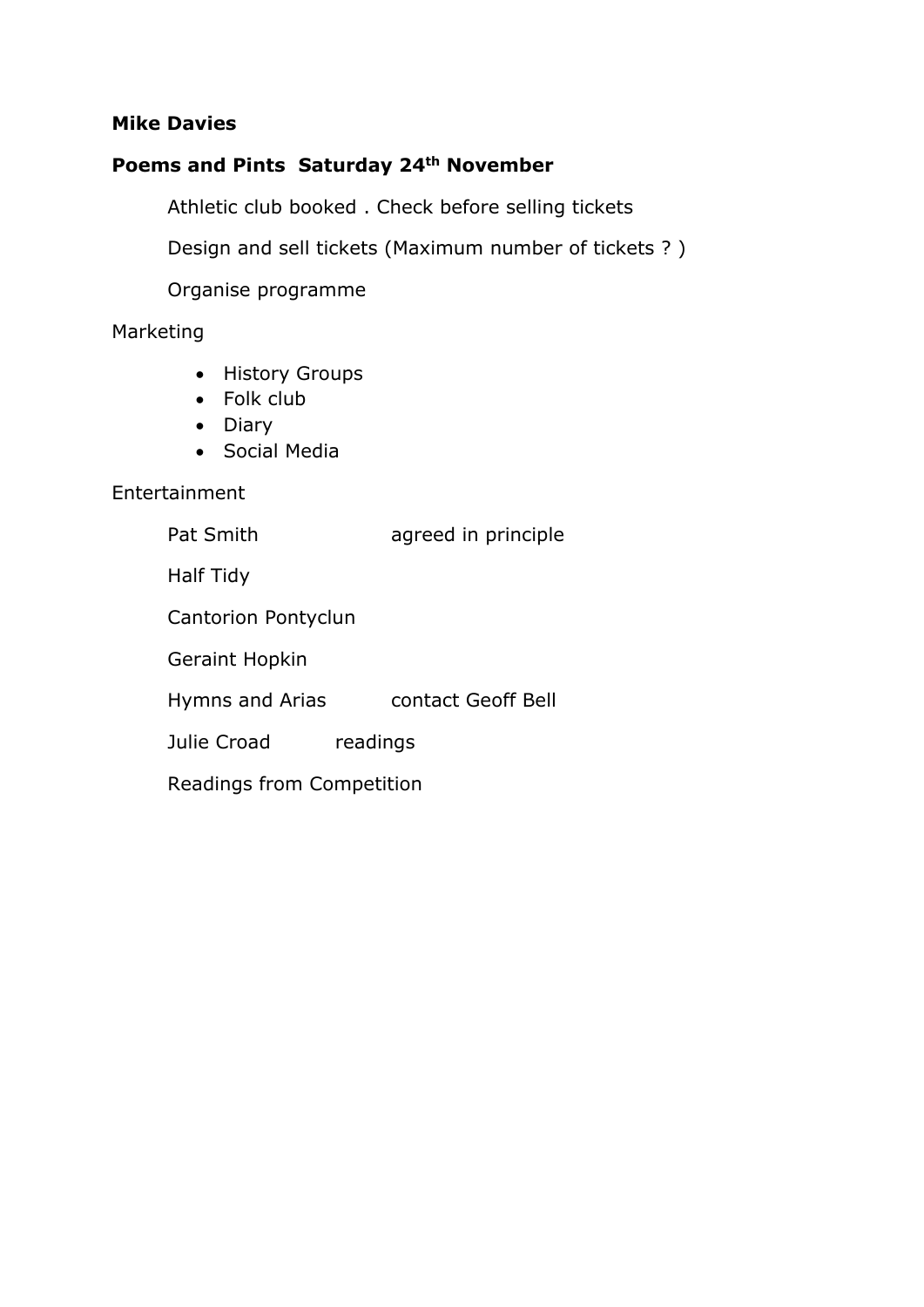#### **Carole Willis and Anne Jackson**

Liaise with Pontyclun Primary School and YGGG Llantrisant about general contribution to Peace at Last event.

Pontyclun Primary School will be doing poppies.

#### **Photographic , Art and Writing competitions**

To be submitted by

To be judged by

To be displayed by

#### Market to

- Pontyclun Primary School, Y Pant,
- YGGG Llantrisant, Ysgol Gymraeg Llantrisant
- Giles Gallery, U3A
- Churches
- History Groups
- Photography Club Llantrisant

Find Display venues

St Paul's Church, Café 50, Giles Gallery, Pontyclun Athletic club, The Pipeworks, Bethel Baptist, St David's Church miskin, All Hallows Church